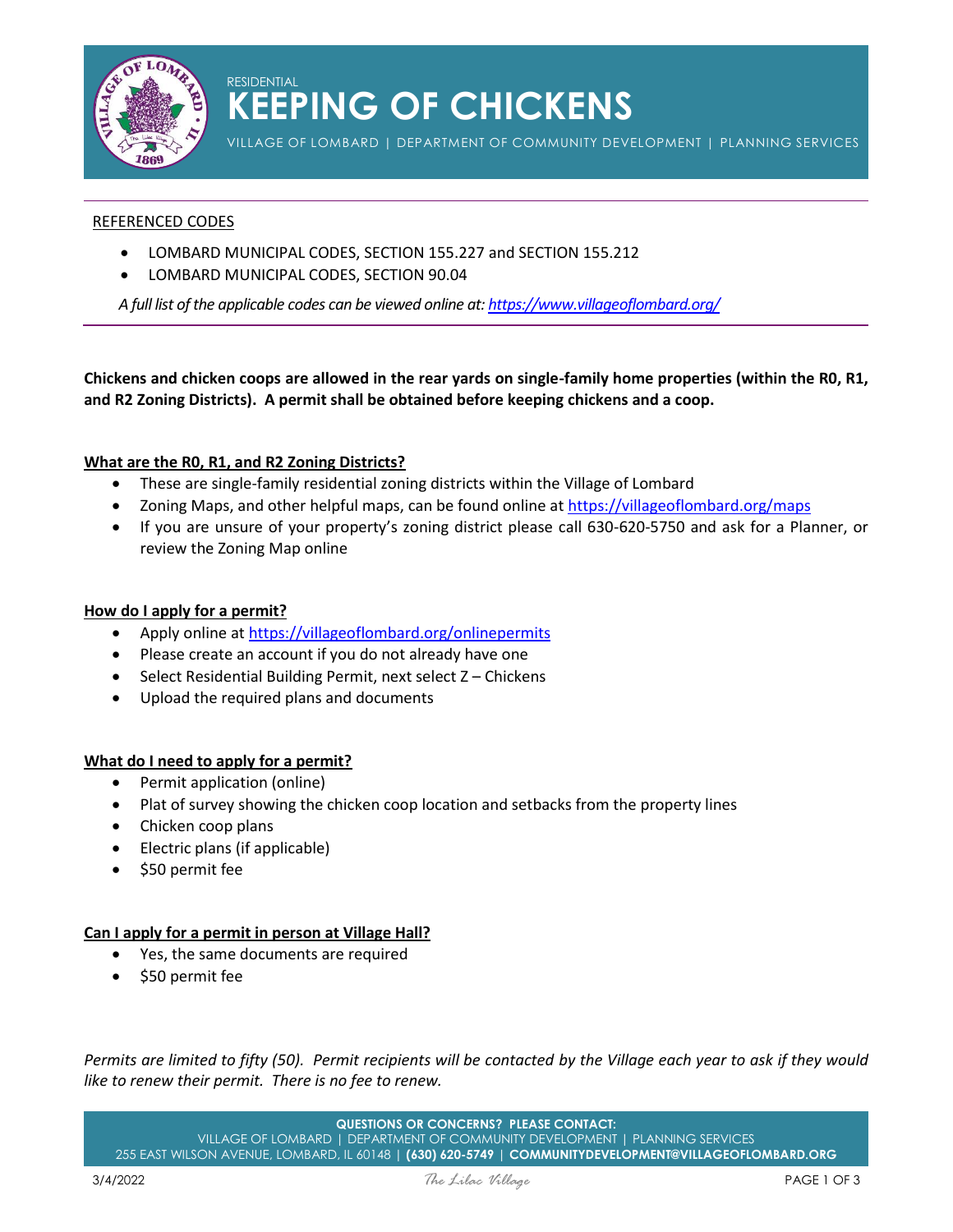Chickens and chicken coops are allowed in the rear yards on single-family home properties (within the R0, R1, and R2 Zoning Districts). A permit shall be obtained before keeping chickens and a coop.



*The light green area shows where a chicken coop could be placed on the example property.*